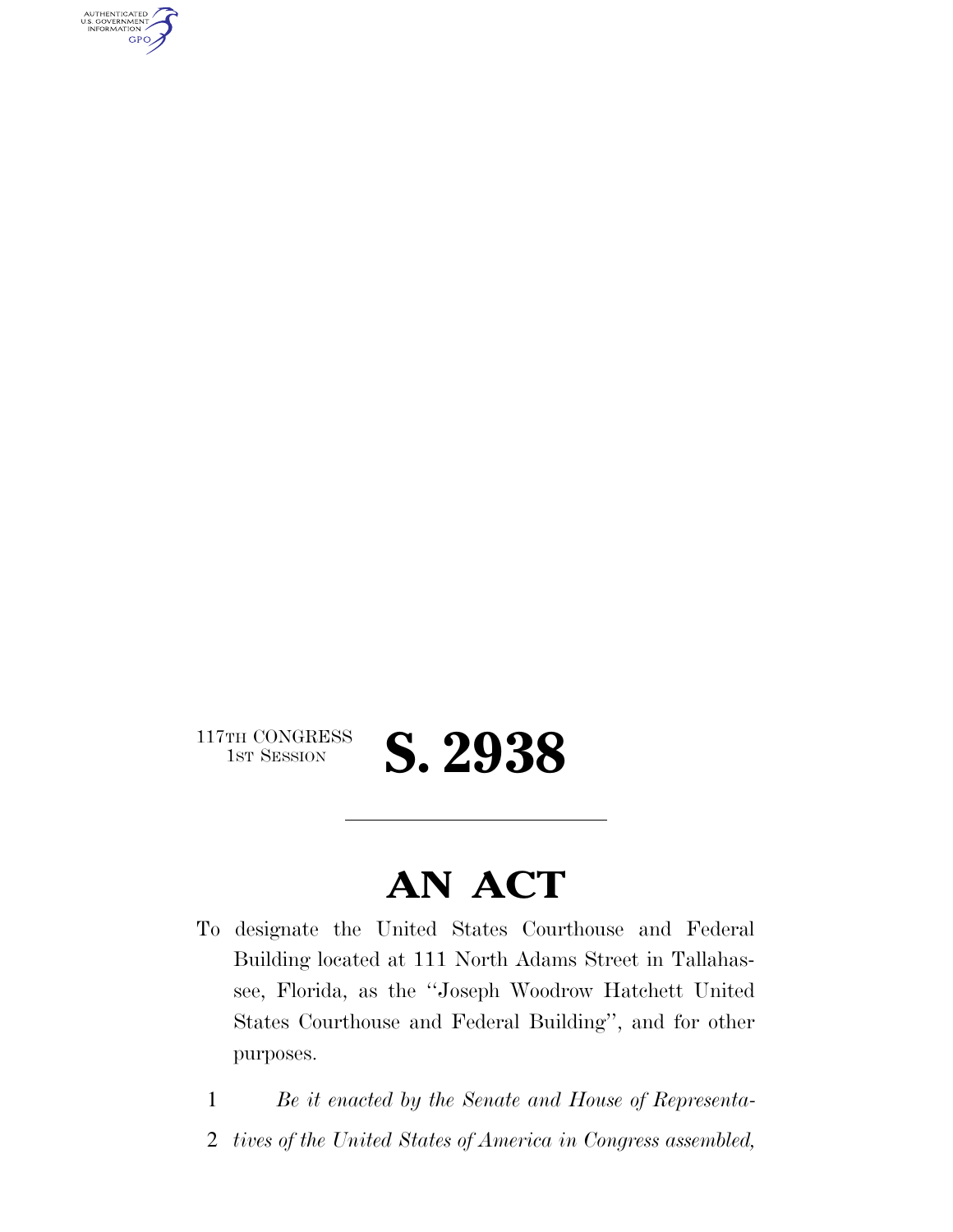## **SECTION 1. JOSEPH WOODROW HATCHETT UNITED STATES**

## **COURTHOUSE AND FEDERAL BUILDING.**

 (a) DESIGNATION.—The United States Courthouse and Federal Building located at 111 North Adams Street in Tallahassee, Florida, shall be known and designated as the ''Joseph Woodrow Hatchett United States Courthouse and Federal Building''.

 (b) REFERENCES.—Any reference in a law, map, reg- ulation, document, paper, or other record of the United States to the United States Courthouse and Federal Building referred to in subsection (a) shall be deemed to be a reference to the ''Joseph Woodrow Hatchett United States Courthouse and Federal Building''.

Passed the Senate December 9, 2021.

Attest:

*Secretary.*